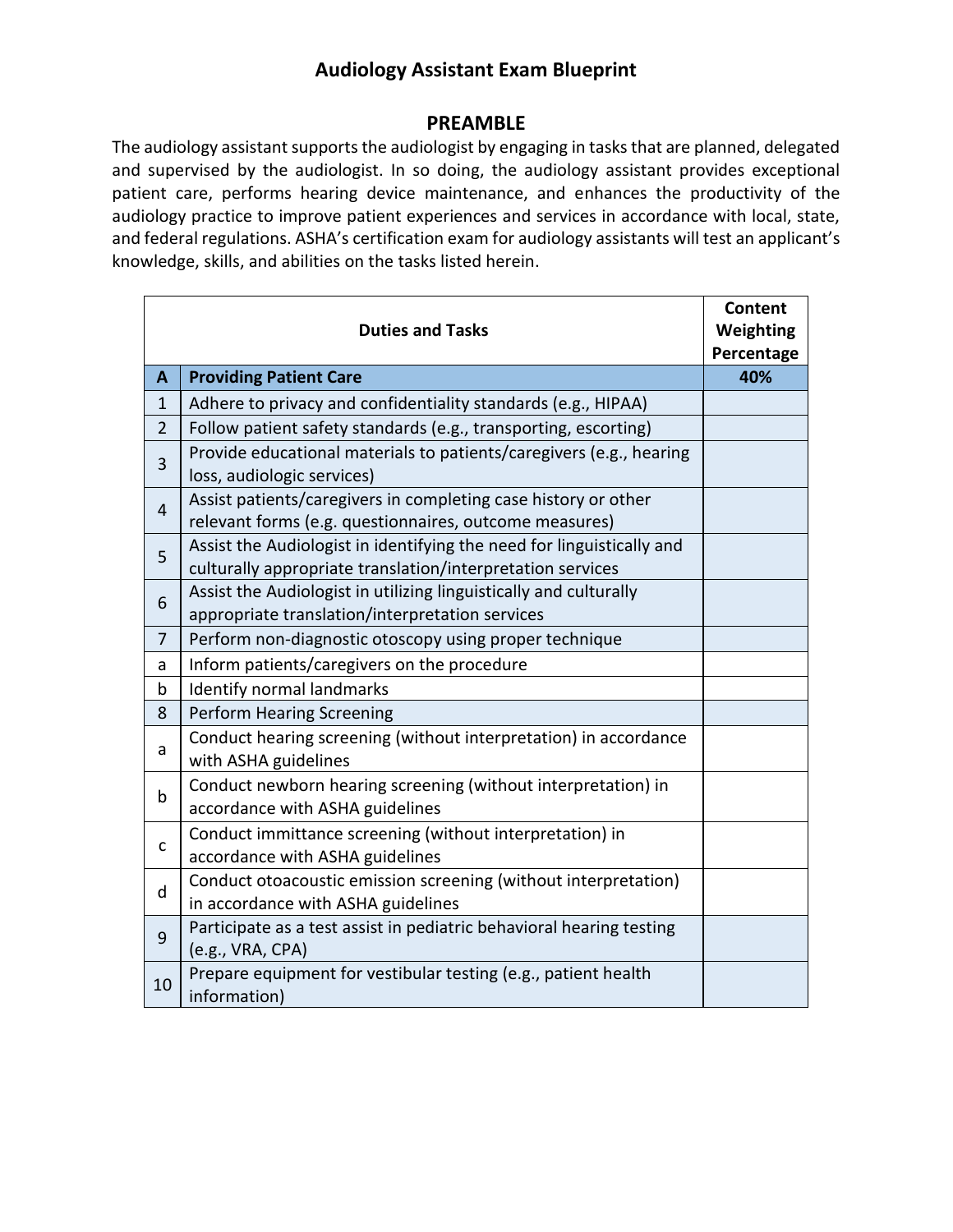## **Audiology Assistant Exam Blueprint**

| 11             | Prepare the patient for evoked potential testing                                                                         |     |
|----------------|--------------------------------------------------------------------------------------------------------------------------|-----|
| a              | Provide educational materials on evoked potential testing to<br>patients/caregivers                                      |     |
| b              | Prepare equipment for evoked potential testing (e.g., patient<br>health information)                                     |     |
| 12             | Assist audiologist with delivery of hearing devices, accessories and<br>supplies                                         |     |
| 13             | Instruct patients/caregivers in proper use and care of hearing<br>devices and accessories                                |     |
| 14             | Demonstrate alerting and assistive listening devices                                                                     |     |
| 15             | Assist audiologist with intervention programs (e.g., aural<br>rehabilitation, tinnitus management, hearing conservation) |     |
| 16             | Document patient/caregiver encounters in medical record                                                                  |     |
| B              | <b>Performing Hearing Device Maintenance</b>                                                                             | 20% |
| $\mathbf{1}$   | Perform checks on hearing devices and accessories                                                                        |     |
|                |                                                                                                                          |     |
| $\overline{2}$ | Perform troubleshooting and minor repairs on hearing devices<br>and accessories                                          |     |
| 3              | Send hearing devices and accessories to manufacturer for repairs                                                         |     |
| 4              | Perform troubleshooting and minor repairs on earmolds                                                                    |     |
| 5              | Perform minor modifications to earmolds                                                                                  |     |
| 6              | Clean hearing devices, earmolds and accessories                                                                          |     |
| 7              | Perform electroacoustic analysis of hearing aids                                                                         |     |
| 8              | Confirm accuracy of hearing device settings following repair                                                             |     |
| $\mathbf C$    | <b>Maintaining the Audiology Clinic</b>                                                                                  | 40% |
| $\mathbf{1}$   | Schedule patients for audiology services                                                                                 |     |
| a              | Create scheduling templates                                                                                              |     |
| b              | Triage patient needs                                                                                                     |     |
| $\mathsf{C}$   | Schedule patient based on needs and availability                                                                         |     |
| d              | Confirm patient appointments                                                                                             |     |
| $\overline{2}$ | <b>Maintain databases</b>                                                                                                |     |
| a              | Maintain patient database                                                                                                |     |
| b              | Input patient data into hearing device software and equipment                                                            |     |
| C              | Input newborn hearing screening data into regulatory database(s)                                                         |     |
| 3              | Maintain inventories of supplies                                                                                         |     |
| a              | Identify needed supplies (e.g., low counts, expired stock)                                                               |     |
| b              | Rotate stock based on expiration dates                                                                                   |     |
| $\mathsf{C}$   | Order needed supplies                                                                                                    |     |
| d              | Restock test rooms and treatment rooms                                                                                   |     |